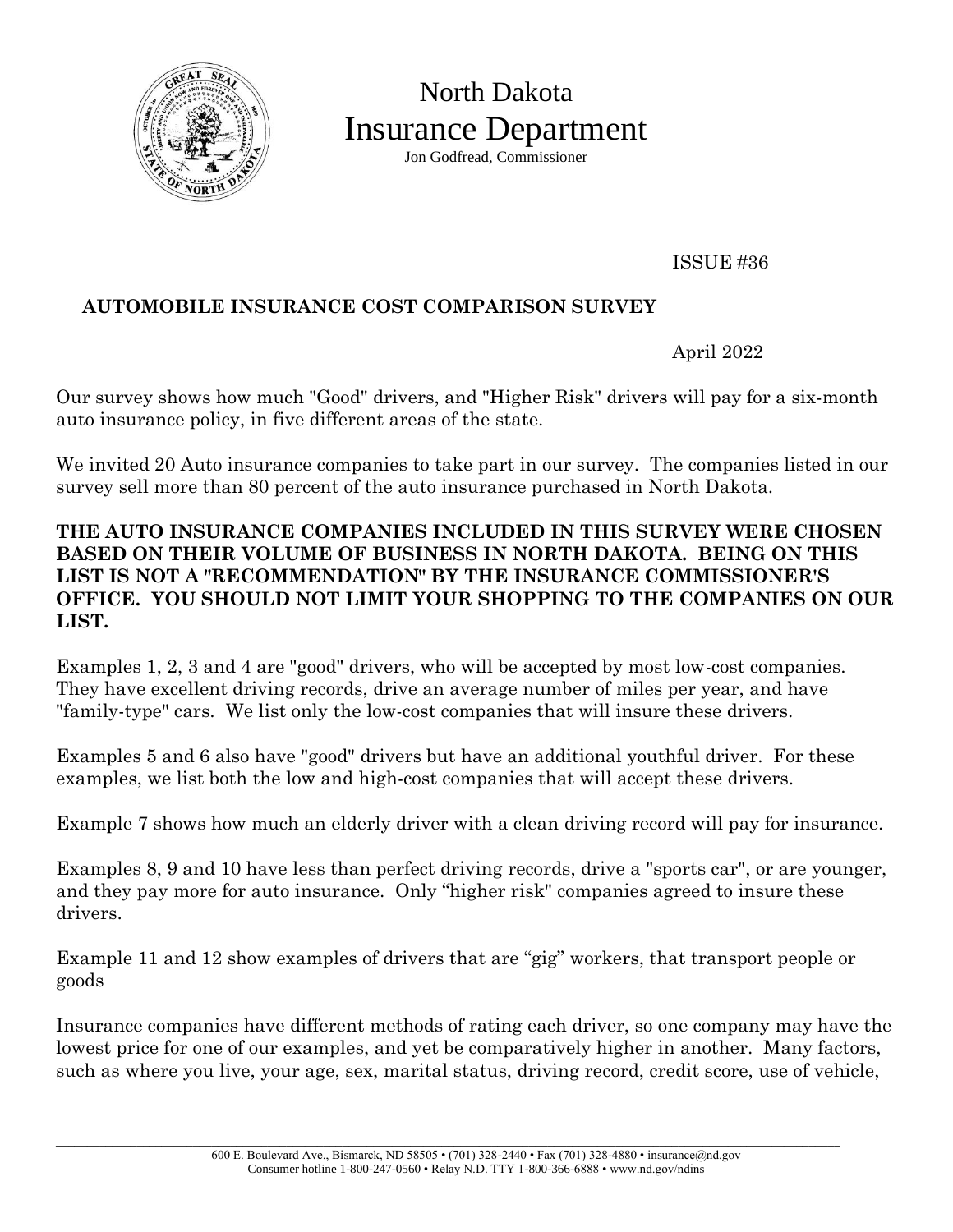discounts, and surcharges, make and model of car can affect how much you pay for auto insurance. That's why it pays to "shop around" for auto insurance.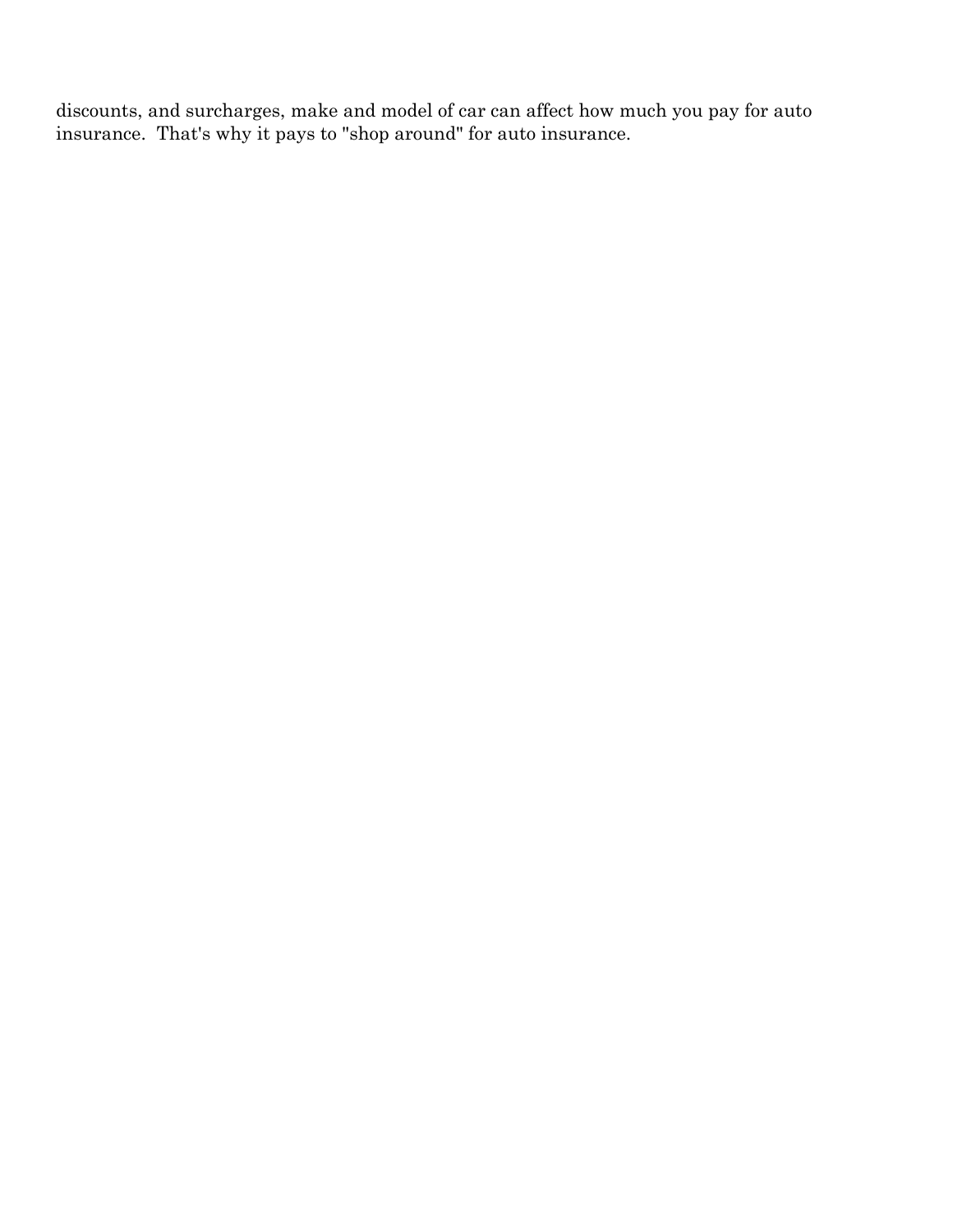# **HOW TO UNDERSTAND THIS SURVEY**

The prices shown in our survey are the amounts paid every six months as of January 1, 2018. We describe "important company differences" that affect the quoted prices, on the last two pages of our survey. We would also like to caution that this survey represents the rates that were in effect as of a certain point in time. Since the publication of this survey, rates may have changed.

# **WHAT THE COVERAGES MEAN**

**LIABILITY** covers someone else's losses if you are legally responsible. **BODILY INJURY** covers sickness, injury or death of another person. **PROPERTY DAMAGE** covers damage, destruction, or loss of use of another person's property. Our survey uses a "split limit" coverage, which provides separate limits for bodily injury and property damage.

**PERSONAL INJURY PROTECTION (PIP)** is a form of "no-fault" insurance. PIP covers medical expenses, wage loss and other costs, no matter who caused the accident.

**UNINSURED MOTORIST (UM)** coverage will pay for a bodily injury claim that you sustain caused by a driver without insurance.

**UNDERINSURED MOTORIST (UIM)** coverage will pay for a bodily injury claim caused by a driver whose liability coverage is less than the amount of underinsured motorist coverage you carry.

**COLLISION** covers damage to your car caused by hitting something.

**COMPREHENSIVE** covers damage to your car if the loss isn't caused by a collision, but by other unforeseeable causes such as hail, wind, fire, etc.

## **COVERAGE LIMITS - EXAMPLES 1 through 8**

**LIABILITY - BODILY INJURY:** \$100,000 limit for injury to another person/\$300,000 limit for injuries to all persons.

**LIABILITY - PROPERTY DAMAGE:** \$50,000 limit.

**UNINSURED MOTORIST (UM) - BODILY INJURY:** \$100,000 limit for injury to one person/ \$300,000 limit for injuries to all persons.

## **UNDERINSURED MOTORIST (UIM) - BODILY INJURY:** Limits equal to the Uninsured Motorist limit.

## **PERSONAL INJURY PROTECTION (PIP):** \$30,000 limit.

**COLLISION:** \$500 Deductible.

**COMPREHENSIVE:** \$250 Deductible.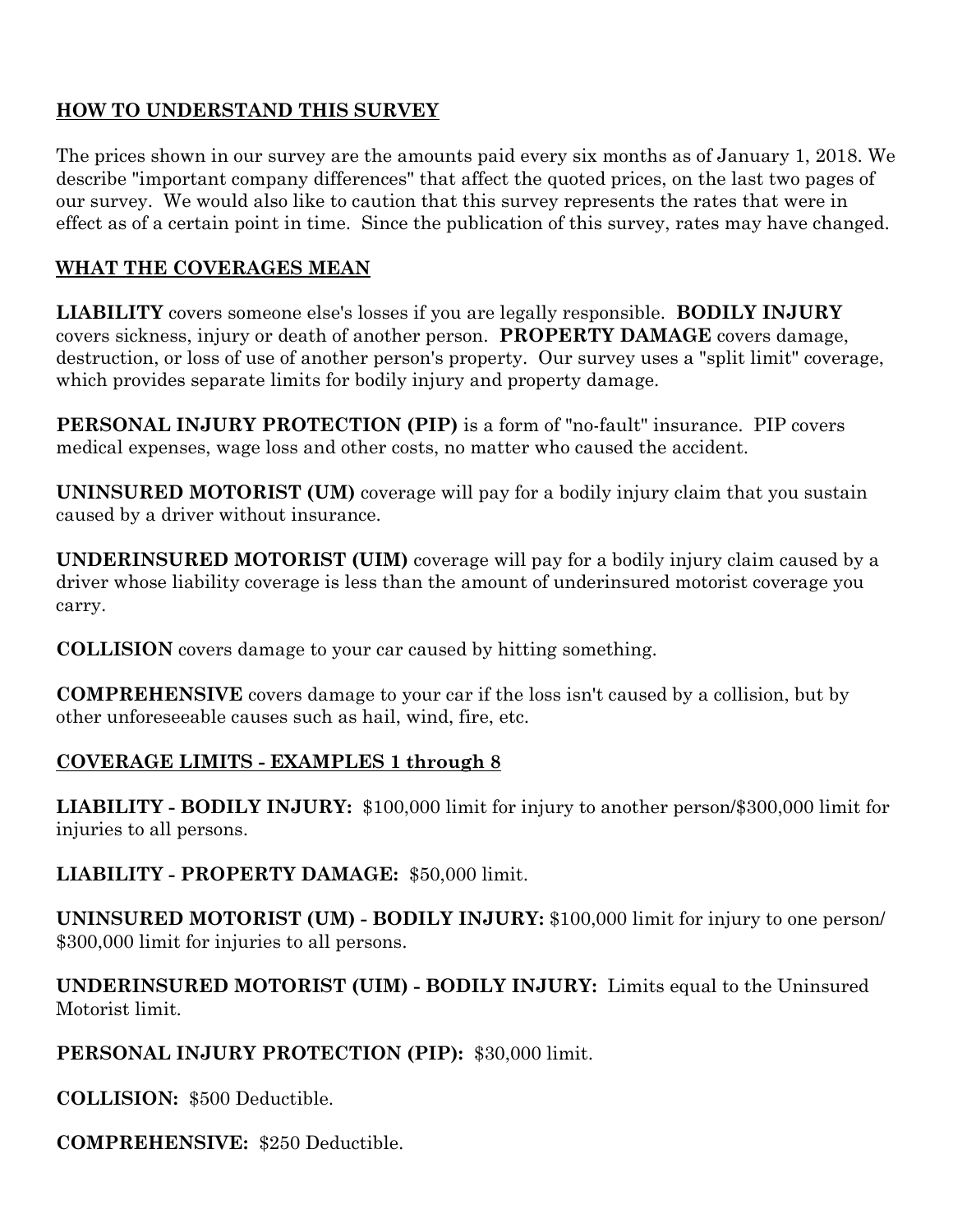# **COVERAGE LIMITS – EXAMPLES 9 though 12**

**LIABILITY - BODILY INJURY:** \$25,000 limit for injury to another person/\$50,000 limit for injuries to all persons.

## **LIABILITY - PROPERTY DAMAGE:** \$25,000 limit.

**UNINSURED MOTORIST (UM) - BODILY INJURY:** \$25,000 limit for injury to one person/ \$50,000 limit for injuries to all persons.

**UNDERINSURED MOTORIST (UIM) - BODILY INJURY:** Limits equal to the Uninsured Motorist limit.

## **PERSONAL INJURY PROTECTION (PIP):** \$30,000 limit.

The following examples show each company's six-month premium and include discounts for multi-car and safe driver when appropriate.

\*\*\* Coverage limit is too low for Country Financial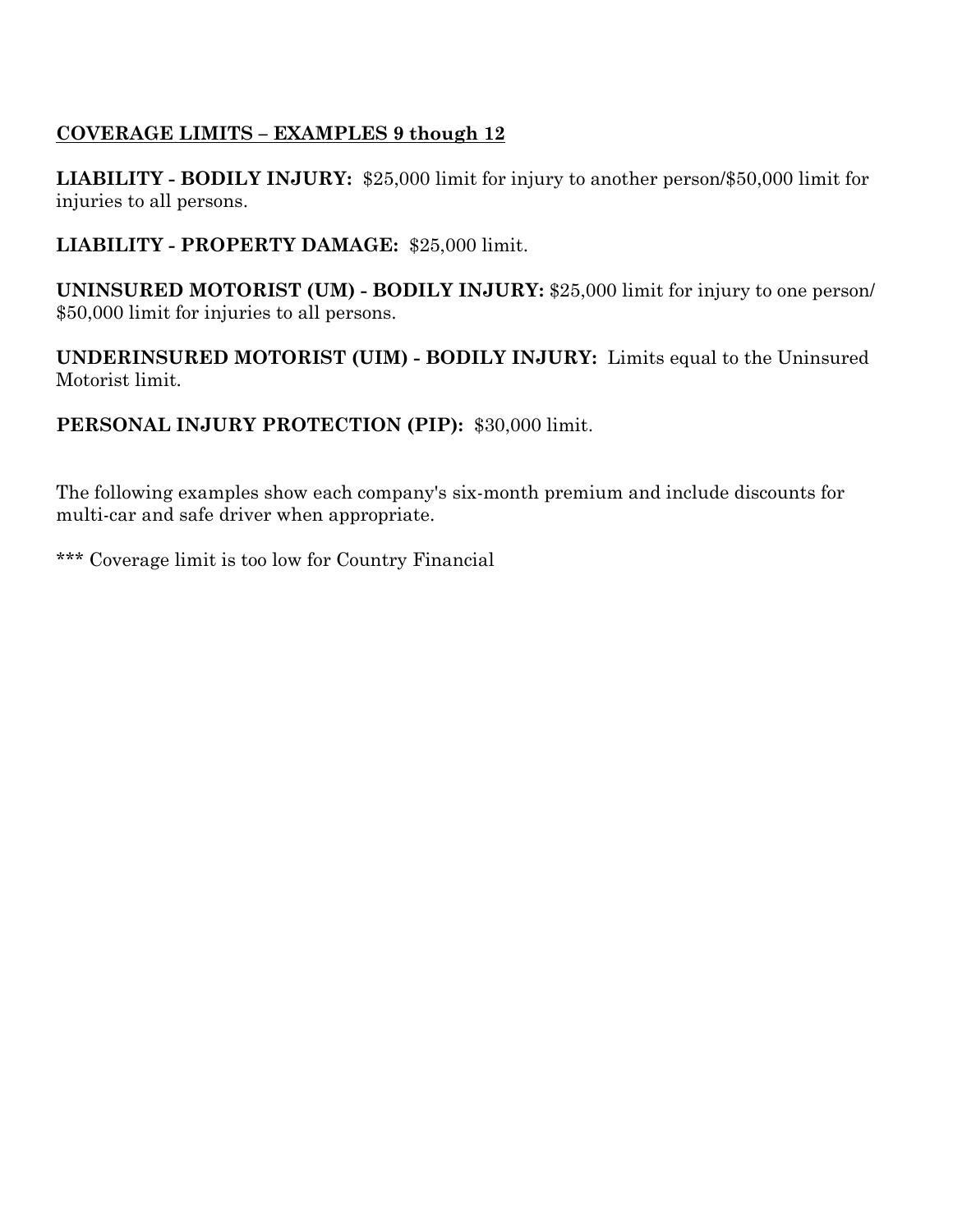**EXAMPLE NUMBER 1: Single Male, Age 25.** Drives 2014 Ford F150 XLT four miles each way to work, five days per week. Annual mileage = 15,000. Clean driving record for three years and excellent credit history. There are no other drivers in household.

|                     |         | Remainder |                   |         |          |
|---------------------|---------|-----------|-------------------|---------|----------|
| Company Name        | Fargo   | Mandan    | Grand Forks Minot |         | of State |
| Allstate            | \$804   | \$955     | \$767             | \$778   | \$760    |
| American Family     | \$470   | \$534     | \$445             | \$499   | \$454    |
| Center Mutual       | \$730   | \$706     | \$654             | \$614   | \$657    |
| Country Financial   | \$386   | \$382     | \$367             | \$383   | \$319    |
| <b>GEICO</b>        | \$546   | \$620     | \$544             | \$632   | \$750    |
| GEICO Indemnity     | \$1,137 | \$1,321   | \$1,133           | \$1,320 | \$1,651  |
| Grinnell Select     | \$691   | \$802     | \$745             | \$786   | \$802    |
| Farmers Property    | \$676   | \$694     | \$712             | \$759   | \$781    |
| Mid Century         | \$434   | \$490     | \$426             | \$541   | \$490    |
| Nat'l Farmers Union | \$672   | \$986     | \$765             | \$1,144 | \$998    |
| Nationwide Mutual   | \$627   | \$694     | \$639             | \$720   | \$703    |
| Nodak Mutual        | \$278   | \$372     | \$339             | \$355   | \$288    |
| North Star Mutual   | \$422   | \$480     | \$397             | \$398   | \$395    |
| Progressive Direct  | \$234   | \$267     | \$241             | \$277   | \$276    |
| Progressive NW      | \$271   | \$327     | \$312             | \$349   | \$346    |
| Safeco              | \$790   | \$889     | \$792             | \$837   | \$968    |
| State Farm Fire     | \$704   | \$730     | \$655             | \$792   | \$860    |
| State Farm Mutual   | \$563   | \$588     | \$528             | \$641   | \$718    |
| USAA                | \$500   | \$502     | \$462             | \$469   | \$557    |
| USAA Casualty       | \$511   | \$510     | \$478             | \$478   | \$555    |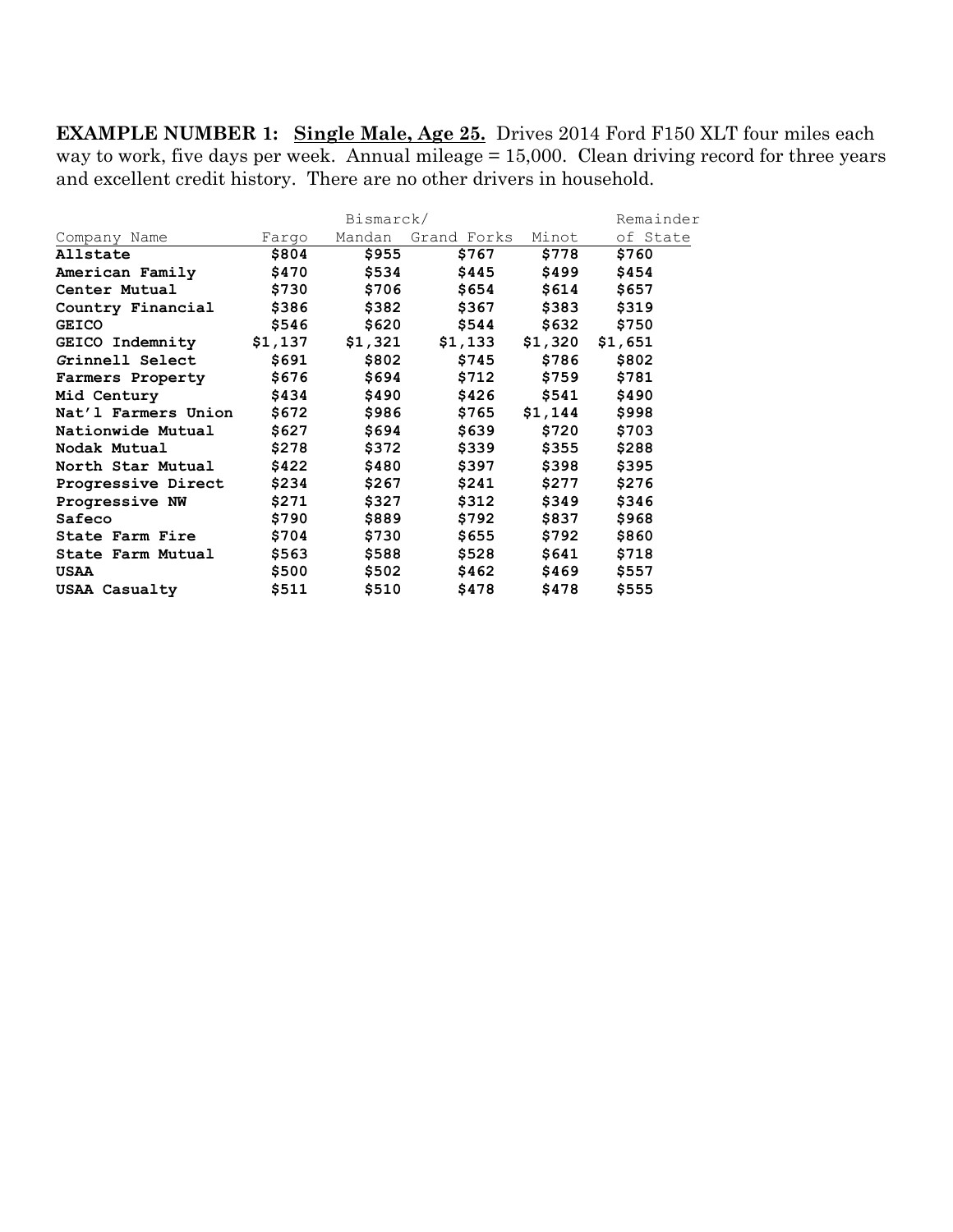**EXAMPLE NUMBER 2: Single Female, Age 30.** Drives 2014 Acura TL four miles each way to work, five days per week. Annual mileage = 10,000. Clean driving record for three years and excellent credit history. There are no other drivers in household.

|                     |         | Bismarck/ |                    |         | Remainder |
|---------------------|---------|-----------|--------------------|---------|-----------|
| Company Name        | Fargo   |           | Mandan Grand Forks | Minot   | of State  |
| Allstate            | \$866   | \$1,013   | \$816              | \$832   | \$819     |
| American Family     | \$471   | \$541     | \$445              | \$514   | \$466     |
| Center Mutual       | \$789   | \$711     | \$693              | \$654   | \$705     |
| Country Financial   | \$352   | \$380     | \$350              | \$377   | \$348     |
| Garrison Prop & Cas | \$485   | \$480     | \$455              | \$463   | \$538     |
| <b>GEICO</b>        | \$490   | \$561     | \$490              | \$573   | \$692     |
| GEICO Indemnity     | \$1,087 | \$1,262   | \$1,084            | \$1,269 | \$1,262   |
| Grinnell Select     | \$584   | \$715     | \$639              | \$685   | \$720     |
| Farmers Property    | \$508   | \$527     | \$546              | \$575   | \$595     |
| Mid Century         | \$411   | \$489     | \$428              | \$542   | \$496     |
| Nat'l Farmers Union | \$608   | \$933     | \$693              | \$1,082 | \$963     |
| Nationwide Mutual   | \$497   | \$569     | \$515              | \$583   | \$599     |
| Nodak Mutual        | \$289   | \$420     | \$368              | \$398   | \$408     |
| North Star Mutual   | \$483   | \$550     | \$450              | \$452   | \$459     |
| Progressive Direct  | \$243   | \$293     | \$258              | \$299   | \$310     |
| Progressive NW      | \$265   | \$336     | \$311              | \$350   | \$362     |
| Safeco              | \$767   | \$879     | \$781              | \$828   | \$977     |
| State Farm Fire     | \$576   | \$607     | \$547              | \$672   | \$722     |
| State Farm Mutual   | \$464   | \$494     | \$444              | \$549   | \$653     |
| USAA                | \$473   | \$481     | \$441              | \$449   | \$545     |
| USAA Casualty       | \$476   | \$482     | \$449              | \$450   | \$537     |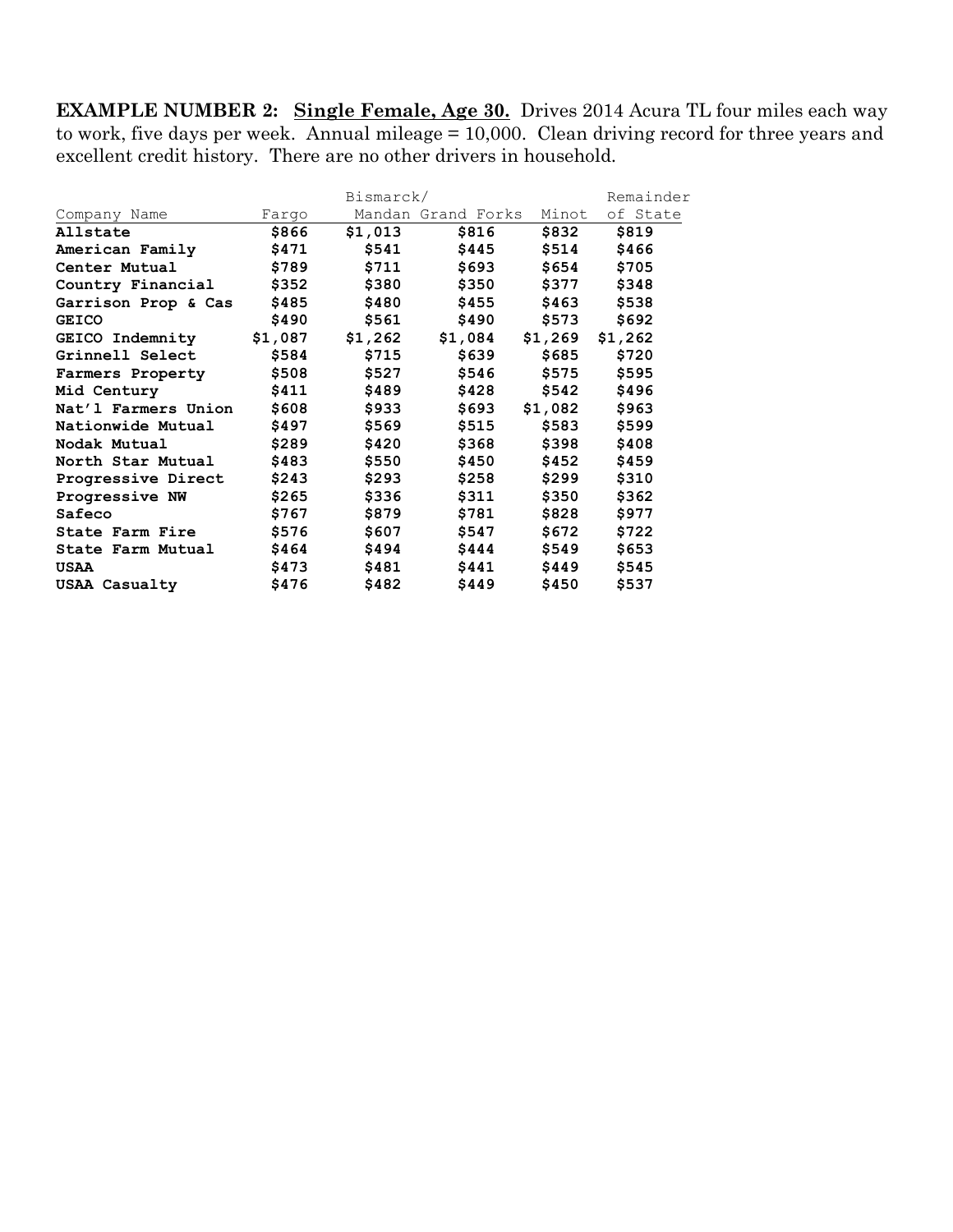**EXAMPLE NUMBER 3: Married couple, both age 35.** Husband drives 2011 Dodge Ram 4X4 1500 to work 5 miles each way, five days per week. Annual mileage = 12,000. Wife drives 2012 Ford Taurus to work 2 miles each way, five days per week. Annual mileage = 7,000. Both have a clean record for last three years and excellent credit history. There are no other drivers in household.

|                        |         | Bismarck/ |             |         | Remainder |
|------------------------|---------|-----------|-------------|---------|-----------|
| Company Name           | Fargo   | Mandan    | Grand Forks | Minot   | of State  |
| Allstate               | \$767   | \$882     | \$730       | \$727   | \$707     |
| American Family        | \$497   | \$583     | \$450       | \$511   | \$473     |
| Center Mutual          | \$975   | \$872     | \$864       | \$785   | \$863     |
| Country Financial      | \$453   | \$481     | \$443       | \$479   | \$436     |
| Garrison Prop & Cas    | \$566   | \$562     | \$533       | \$536   | \$615     |
| <b>GEICO</b>           | \$541   | \$614     | \$539       | \$626   | \$744     |
| <b>GEICO Indemnity</b> | \$1,342 | \$1,544   | \$1,333     | \$1,547 | \$1,900   |
| Grinnell Select        | \$770   | \$913     | \$834       | \$884   | \$919     |
| Farmers Property       | \$543   | \$565     | \$580       | \$614   | \$632     |
| Mid Century            | \$547   | \$639     | \$548       | \$695   | \$637     |
| Nat'l Farmers Union    | \$743   | \$1,147   | \$843       | \$1,286 | \$1,179   |
| Nationwide Mutual      | \$712   | \$814     | \$736       | \$830   | \$868     |
| Nodak Mutual           | \$371   | \$243     | \$228       | \$247   | \$250     |
| North Star Mutual      | \$509   | \$577     | \$480       | \$482   | \$480     |
| Progressive Direct     | \$235   | \$278     | \$248       | \$285   | \$295     |
| Progressive NW         | \$238   | \$298     | \$278       | \$311   | \$319     |
| Safeco                 | \$642   | \$723     | \$642       | \$681   | \$785     |
| State Farm Fire        | \$663   | \$702     | \$631       | \$773   | \$909     |
| State Farm Mutual      | \$539   | \$577     | \$518       | \$638   | \$777     |
| USAA                   | \$549   | \$559     | \$513       | \$520   | \$622     |
| USAA Casualty          | \$569   | \$577     | \$539       | \$536   | \$630     |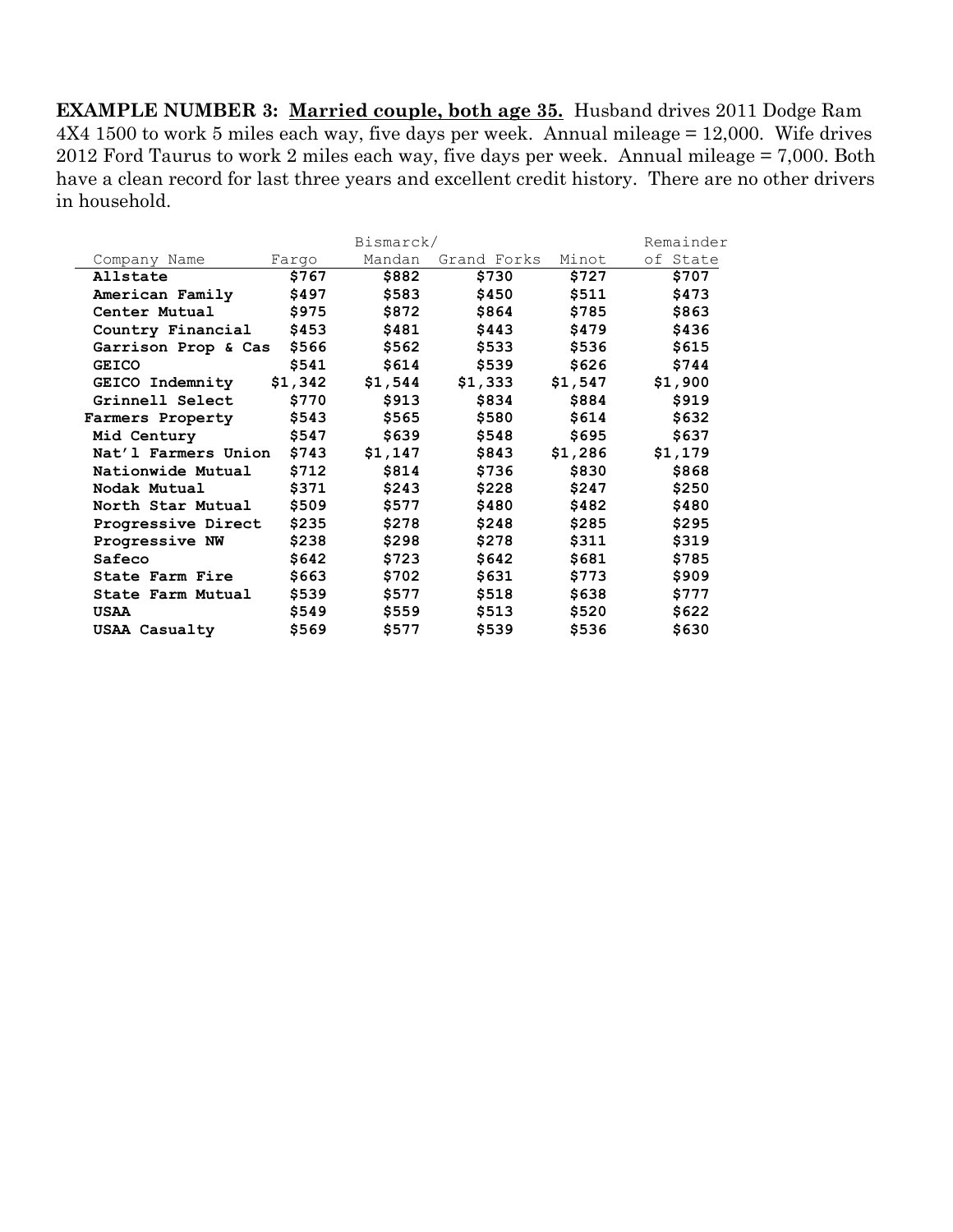**EXAMPLE NUMBER 4: Married couple, both aged 65 and retired.** Husband drives 2016 Ford F-150 Super Crew pickup. Annual mileage = 10,000. Wife drives 2012 Toyota Prius Hybrid. Annual mileage = 4,000. Both have clean records and excellent credit history. There are no other drivers in household.

|                        |         | Bismarck/ |             |                   | Remainder |
|------------------------|---------|-----------|-------------|-------------------|-----------|
| Company Name           | Fargo   | Mandan    | Grand Forks | Minot             | of State  |
| Allstate               | \$759   | \$833     | \$707       | \$710             | \$692     |
| American Family        | \$498   | \$577     | \$463       | \$527             | \$482     |
| Center Mutual          | \$816   | \$742     | \$752       | \$671             | \$752     |
| Country Financial      | \$447   | \$470     | \$435       | \$468             | \$421     |
| Garrison Prop & Cas    | \$541   | \$540     | \$511       | \$515             | \$596     |
| <b>GEICO</b>           | \$606   | \$712     | \$607       | \$711             | \$928     |
| <b>GEICO Indemnity</b> | \$1,981 | \$2,346   | \$1,978     | $$2,315$ $$3,054$ |           |
| Grinnell Select        | \$692   | \$828     | \$751       | \$798             | \$837     |
| Farmers Property       | \$663   | \$686     | \$714       | \$751             | \$781     |
| Mid Century            | \$629   | \$756     | \$638       | \$820             | \$761     |
| Nat'l Farmers Union    | \$701   | \$1,121   | \$799       | \$1,262           | \$1,157   |
| Nationwide Mutual      | \$655   | \$746     | \$675       | \$758             | \$797     |
| Nodak Mutual           | \$307   | \$355     | \$384       | \$410             | \$339     |
| North Star Mutual      | \$589   | \$671     | \$552       | \$552             | \$559     |
| Progressive Direct     | \$237   | \$285     | \$251       | \$288             | \$300     |
| Progressive NW         | \$251   | \$321     | \$294       | \$330             | \$346     |
| Safeco                 | \$720   | \$845     | \$734       | \$791             | \$941     |
| State Farm Fire        | \$623   | \$653     | \$588       | \$715             | \$811     |
| State Farm Mutual      | \$503   | \$532     | \$478       | \$585             | \$686     |
| USAA                   | \$530   | \$544     | \$497       | \$505             | \$609     |
| USAA Casualty          | \$550   | \$563     | \$523       | \$521             | \$619     |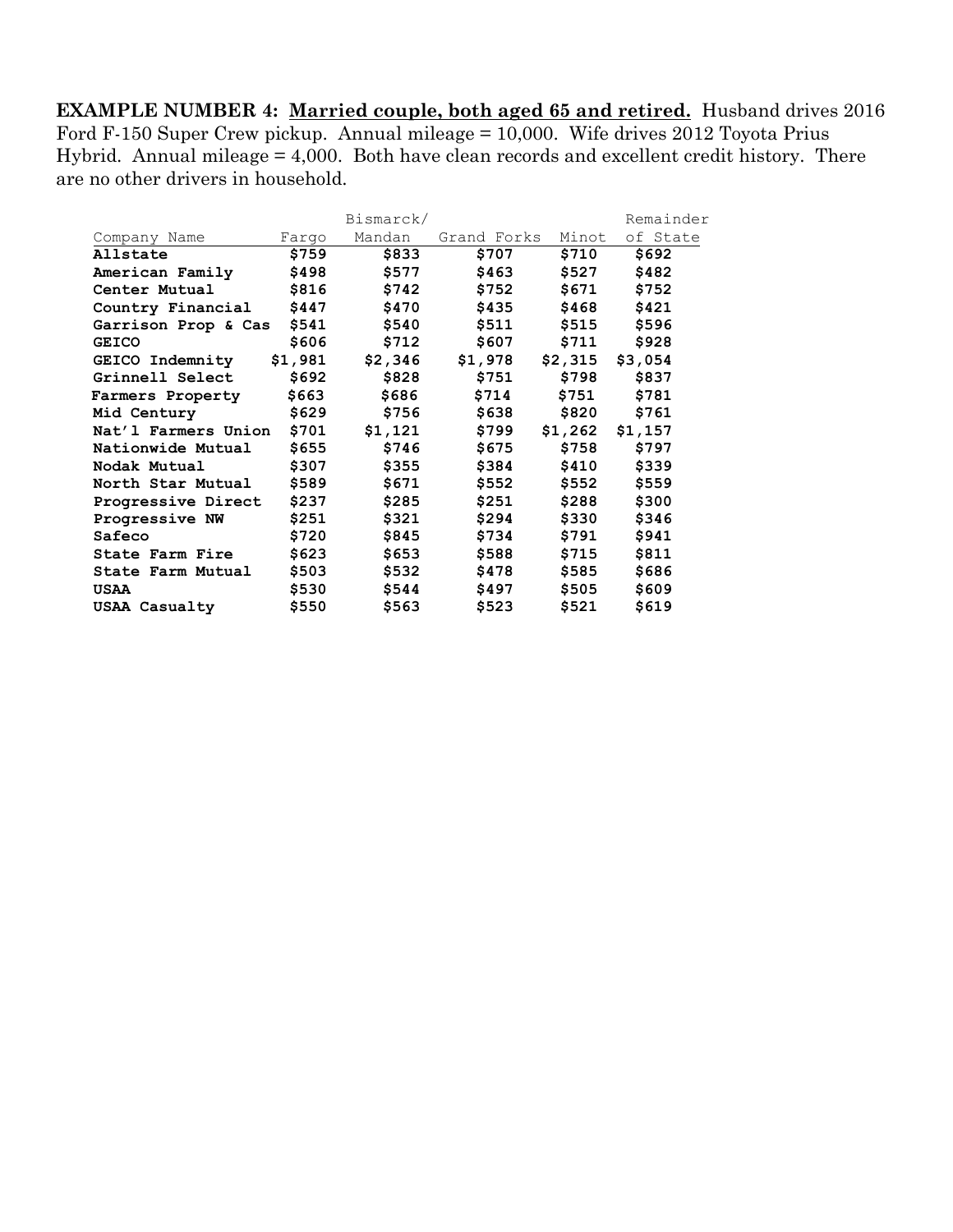**EXAMPLE NUMBER 5: Married couple ages 46 & 44 with youthful driver.** Husband, age 46, drives 2015 Chevrolet Silverado pickup to work 8 miles each way, five days per week. Annual mileage = 15,000. Wife, age 44, drives 2012 Subaru Outback to work 5 miles each way, 5 days per week. Annual mileage = 10,000. Youthful driver, male, age 16, is a junior in High School, is an 'A' average student, and drives the pickup on an occasional basis. All drivers have clean records. Husband and wife have excellent credit history. The teenage driver has no credit history.

|                             |         | Bismarck/ |             |         | Remainder |
|-----------------------------|---------|-----------|-------------|---------|-----------|
| Company Name                | Fargo   | Mandan    | Grand Forks | Minot   | of State  |
| Allstate                    | \$1,377 | \$1,514   | \$1,296     | \$1,302 | \$1,261   |
| American Family             | \$799   | \$897     | \$782       | \$879   | \$775     |
| Center Mutual               | \$1,125 | \$1,033   | \$1,012     | \$966   | \$964     |
| Country Financial           | \$1,278 | \$1,205   | \$1,193     | \$1,214 | \$933     |
| Garrison Prop & Cas \$1,556 |         | \$1,462   | \$1,423     | \$1,438 | \$1,558   |
| <b>GEICO</b>                | \$1,142 | \$1,280   | \$1,139     | \$1,328 | \$1,495   |
| GEICO Indemnity             | \$2,263 | \$2,580   | \$2,252     | \$2,626 | \$3,098   |
| Grinnell Select             | \$1,192 | \$1,410   | \$1,292     | \$1,371 | \$1,412   |
| Farmers Property            | \$1,295 | \$1,333   | \$1,368     | \$1,368 | \$1,506   |
| Mid Century                 | \$1,043 | \$1,174   | \$1,044     | \$1,305 | \$1,165   |
| Nat'l Farmers Union         | \$964   | \$1,443   | \$1,099     | \$1,666 | \$1,473   |
| Nationwide Mutual           | \$1,051 | \$1,172   | \$1,074     | \$1,219 | \$1,195   |
| Nodak Mutual                | \$773   | \$1,070   | \$965       | \$1,032 | \$1,026   |
| North Star Mutual           | \$854   | \$963     | \$797       | \$801   | \$796     |
| Progressive Direct          | \$319   | \$354     | \$325       | \$377   | \$363     |
| Progressive NW              | \$327   | \$380     | \$371       | \$408   | \$393     |
| Safeco                      | \$1,573 | \$1,681   | \$1,535     | \$1,593 | \$1,775   |
| State Farm Fire             | \$1,524 | \$1,567   | \$1,408     | \$1,693 | \$1,782   |
| State Farm Mutual           | \$1,211 | \$1,254   | \$1,126     | \$1,359 | \$1,471   |
| USAA                        | \$1,168 | \$1,131   | \$1,068     | \$1,078 | \$1,230   |
| <b>USAA Casualty</b>        | \$1,191 | \$1,152   | \$1,098     | \$1,098 | \$1,231   |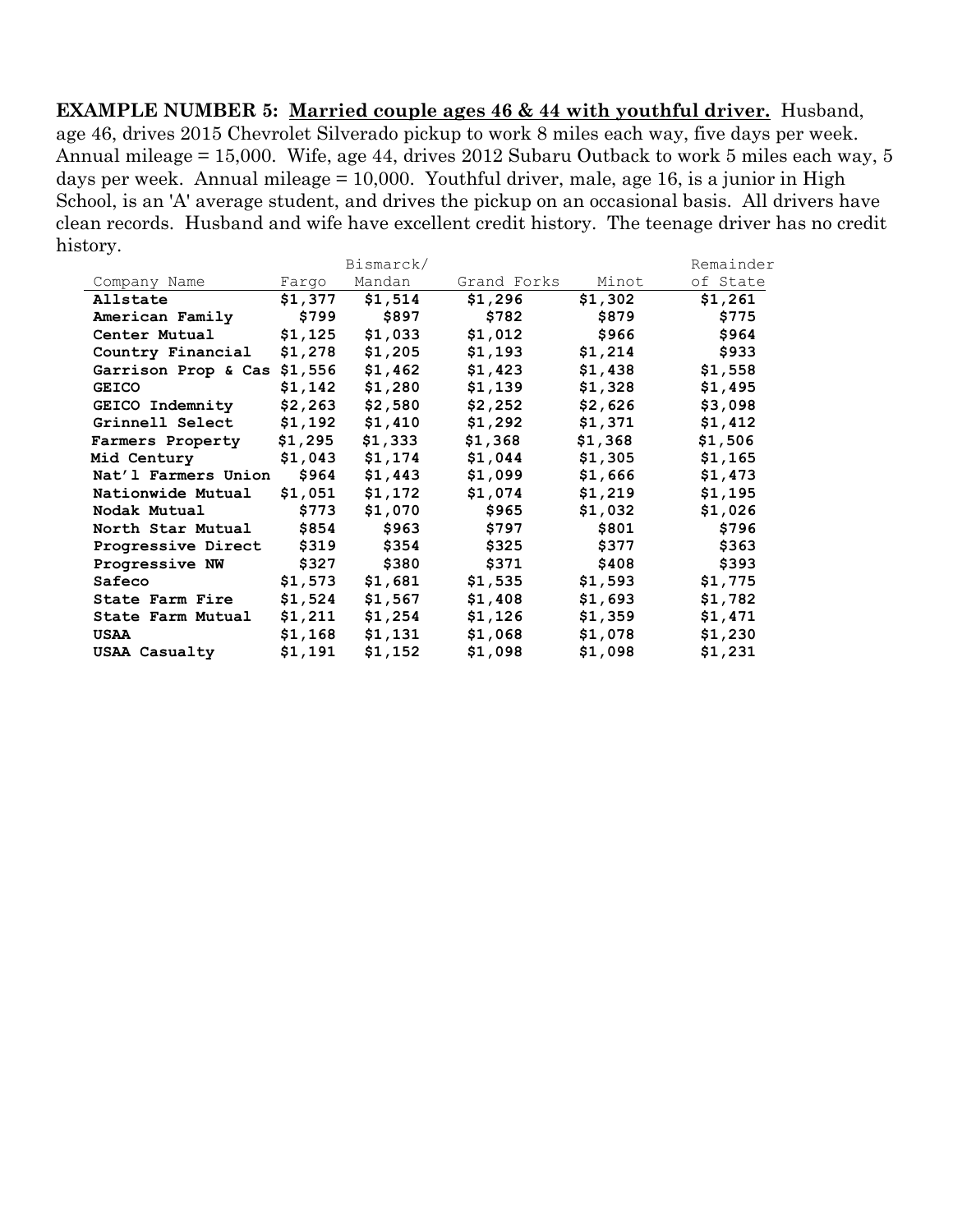**EXAMPLE NUMBER 6: Single Female, Age 48 with Youthful driver** drives 2012 Buick LaCrosse CXL to work 3 miles each way, five days per week. Annual mileage = 18,000. Youthful driver, male, age 16, is a junior in High School, is an 'A' average student, and drives the car on an occasional basis. All drivers have clean records. The female driver has excellent credit history. The youthful driver has no credit history.

|                            |         | Bismarck/ |             |           | Remainder |
|----------------------------|---------|-----------|-------------|-----------|-----------|
| Company Name               | Farqo   | Mandan    | Grand Forks | Minot     | of State  |
| Allstate                   | \$926   | \$964     | \$872       | \$868     | \$836     |
| American Family            | \$540   | \$578     | \$547       | \$589     | \$522     |
| Center Mutual              | \$737   | \$689     | \$681       | \$658     | \$619     |
| Country Financial          | \$958   | \$870     | \$881       | \$881     | \$640     |
| Garrison Prop & Cas\$1,265 |         | \$1,158   | \$1,140     | \$1,152   | \$1,221   |
| <b>GEICO</b>               | \$803   | \$900     | \$799       | \$933     | \$1,052   |
| <b>GEICO Indemnity</b>     | \$1,734 | \$1,978   | \$1,724     | \$2,012   | \$2,378   |
| Grinnell Select            | \$767   | \$894     | \$830       | \$878     | \$899     |
| Farmers Property \$1,227   |         | \$1,296   | \$1,283     | \$1,369   | \$1,414   |
| Mid Century                | \$669   | \$758     | \$687       | \$850     | \$755     |
| Nat'l Farmers Union        | \$794   | \$1,102   | \$903       | \$1,304   | \$1,115   |
| Nationwide Mutual          | \$805   | \$881     | \$819       | \$927     | \$875     |
| Nodak Mutual               | \$439   | \$611     | \$547       | \$586 700 | \$578     |
| North Star Mutual          | \$571   | \$641     | \$532       | \$539     | \$529     |
| Progressive Direct         | \$249   | \$267     | \$249       | \$285     | \$271     |
| Progressive NW             | \$248   | \$280     | \$280       | \$307     | \$289     |
| Safeco                     | \$1,445 | \$1,533   | \$1,391     | \$1,418   | \$1,500   |
| State Farm Fire            | \$1,184 | \$1,208   | \$1,085     | \$1,294   | \$1,327   |
| State Farm Mutual          | \$939   | \$964     | \$865       | \$1,035   | \$1,088   |
| <b>USAA</b>                | \$846   | \$792     | \$764       | \$766     | \$852     |
| USAA Casualty              | \$900   | \$844     | \$815       | \$815     | \$892     |
|                            |         |           |             |           |           |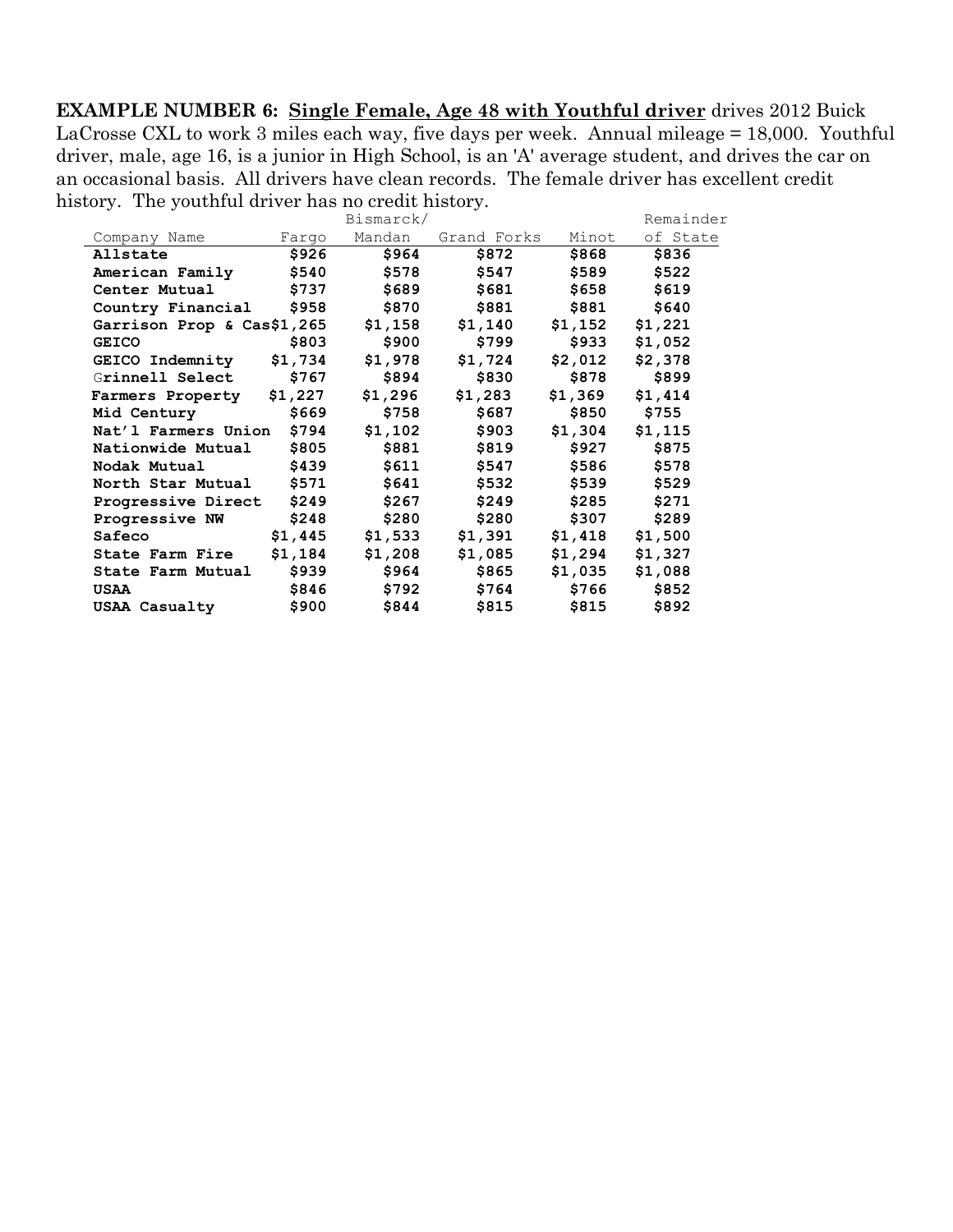**EXAMPLE NUMBER 7: Single Female, Age 72** drives 2013 Lincoln Town Car. Annual mileage = 5,000. Clean driving record for three years and excellent credit history.

| Bismarck/              |         |         |             |         |          |
|------------------------|---------|---------|-------------|---------|----------|
| Company Name           | Fargo   | Mandan  | Grand Forks | Minot   | of State |
| Allstate               | \$590   | \$641   | \$555       | \$557   | \$544    |
| American Family        | \$300   | \$331   | \$292       | \$319   | \$291    |
| Center Mutual          | \$608   | \$576   | \$591       | \$523   | \$604    |
| Country Financial      | \$309   | \$306   | \$294       | \$306   | \$256    |
| Garrison Prop & Cas    | \$380   | \$363   | \$351       | \$355   | \$395    |
| <b>GEICO</b>           | \$383   | \$443   | \$383       | \$448   | \$561    |
| <b>GEICO Indemnity</b> | \$1,189 | \$1,389 | \$1,186     | \$1,386 | \$1,389  |
| Grinnell Select        | \$497   | \$599   | \$541       | \$578   | \$600    |
| Farmers Property       | \$473   | \$493   | \$501       | \$531   | \$550    |
| Mid Century            | \$298   | \$340   | \$303       | \$381   | \$348    |
| Nat'l Farmers Union    | \$581   | \$874   | \$659       | \$1,000 | \$898    |
| Nationwide Mutual      | \$502   | \$559   | \$517       | \$582   | \$573    |
| Nodak Mutual           | \$244   | \$341   | \$305       | \$331   | \$322    |
| North Star Mutual      | \$411   | \$466   | \$383       | \$384   | \$390    |
| Progressive Direct     | \$184   | \$207   | \$190       | \$216   | \$217    |
| Progressive NW         | \$206   | \$250   | \$235       | \$266   | \$265    |
| Safeco                 | \$518   | \$557   | \$513       | \$531   | \$594    |
| State Farm Fire        | \$483   | \$500   | \$451       | \$546   | \$590    |
| State Farm Mutual      | \$385   | \$402   | \$362       | \$440   | \$491    |
| USAA                   | \$361   | \$352   | \$333       | \$335   | \$387    |
| <b>USAA Casualty</b>   | \$381   | \$371   | \$353       | \$352   | \$402    |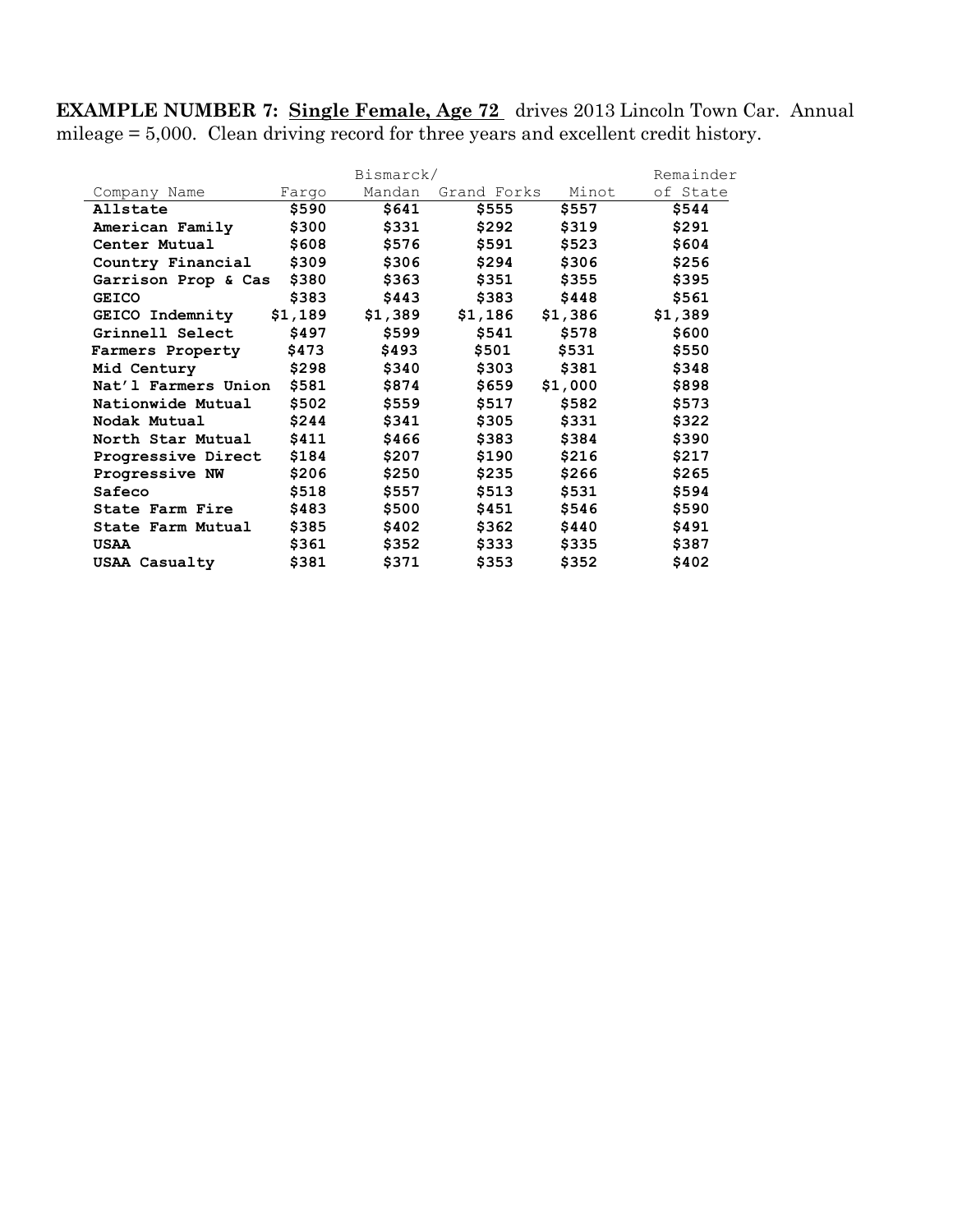**EXAMPLE 8: Married couple, both age 25, with 2 young children at home.** Husband drives 2010 Toyota Corolla eight miles to work each way, five days per week. Annual mileage = 12,000. Wife drives 2011 Ford Focus SE six miles to daycare and work each day, five days per week. Annual mileage  $= 10,000$ . The husband had an accident one year ago, causing \$7,000 damage to another party. The wife has a speeding ticket (45mph in a 35mph zone).

|                             |         | Bismarck/ |             |         | Remainder |
|-----------------------------|---------|-----------|-------------|---------|-----------|
| Company Name                | Farqo   | Mandan    | Grand Forks | Minot   | of State  |
| Allstate                    | \$774   | \$823     | \$727       | \$726   | \$702     |
| American Standard           | \$631   | \$723     | \$596       | \$675   | \$610     |
| Center Mutual               | \$1,068 | \$917     | \$887       | \$846   | \$906     |
| Garrison Prop & Cas         | \$744   | \$718     | \$690       | \$689   | \$775     |
| <b>GEICO</b>                | \$906   | \$1,008   | \$895       | \$1,035 | \$1,170   |
| <b>GEICO Indemnity</b>      | \$1,656 | \$1,860   | \$1,632     | \$1,885 | \$2,178   |
| Grinnell Mutual             | \$1,650 | \$1,851   | \$1,767     | \$1,847 | \$1,826   |
| Farmers Property            | \$1,171 | \$1,221   | \$1,242     | \$1,319 | \$1,358   |
| Mid Century                 | \$977   | \$1,098   | \$985       | \$1,224 | \$1,098   |
| Nat'l Farmers Union \$1,320 |         | \$1,934   | \$1,500     | \$2,222 | \$1,969   |
| Nationwide Mutual           | \$1,053 | \$1,173   | \$1,074     | \$1,206 | \$1,205   |
| Nodak Mutual                | \$543   | \$728     | \$668       | \$707   | \$696     |
| North Star Mutual           | \$628   | \$712     | \$590       | \$595   | \$582     |
| Progressive Direct          | \$374   | \$410     | \$380       | \$437   | \$426     |
| Progressive NW              | \$405   | \$463     | \$457       | \$503   | \$482     |
| Safeco                      | \$778   | \$845     | \$768       | \$801   | \$903     |
| State Farm Fire             | \$1,013 | \$1,048   | \$940       | \$1,122 | \$1,220   |
| State Farm Mutual           | \$700   | \$730     | \$654       | \$785   | \$875     |
| USAA                        | \$753   | \$742     | \$693       | \$696   | \$814     |
| USAA Casualty               | \$732   | \$722     | \$681       | \$675   | \$778     |
| USAA General Ind            | \$703   | \$693     | \$648       | \$650   | \$759     |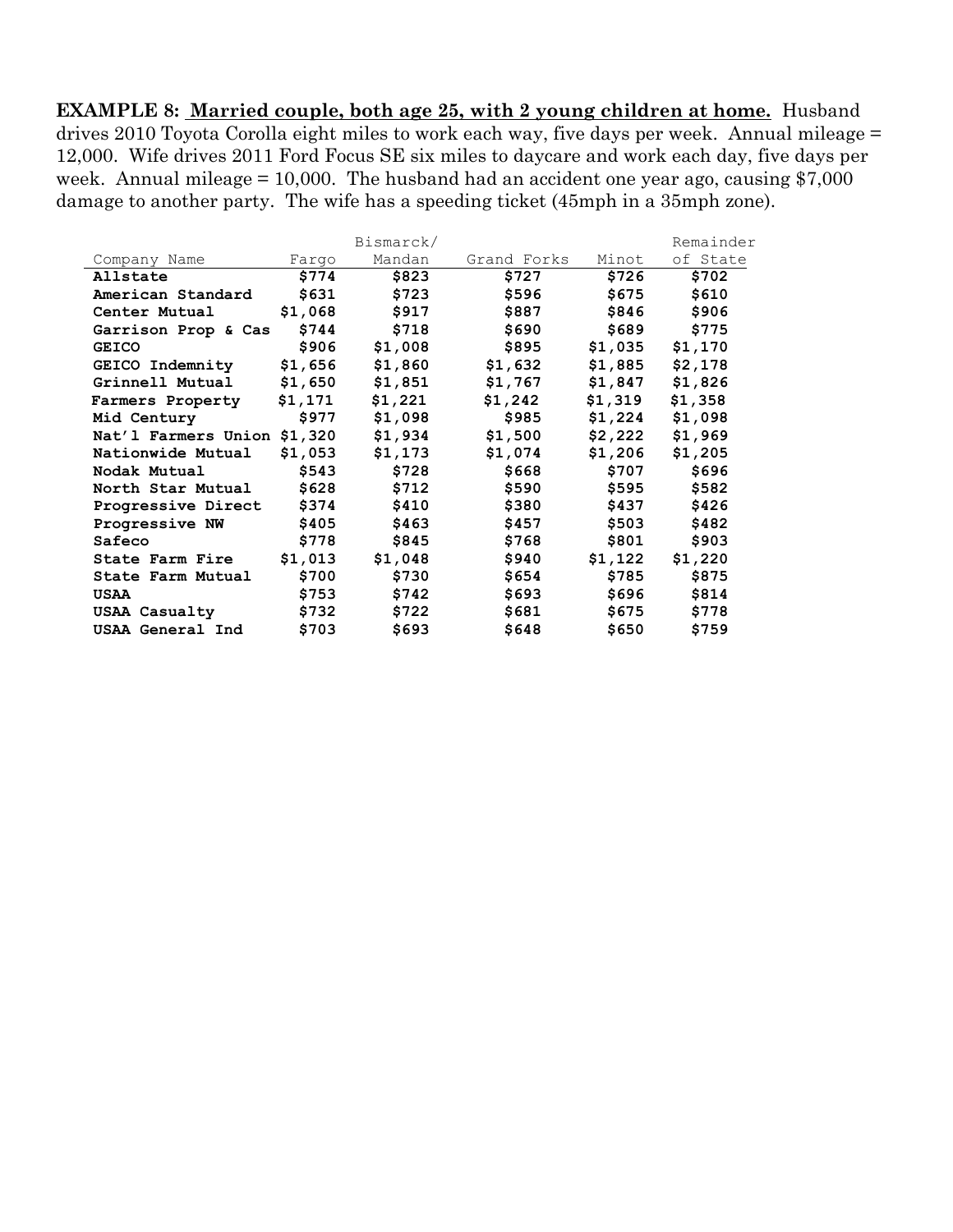**EXAMPLE NUMBER 9: Single male, age 21.** Drives 2009 Ford Mustang five miles each way to work, five days per week. Annual mileage = 12,000. He has a speeding violation two years old (75mph in a 55 mph zone), a speeding violation one year old (45mph in a 25mph zone), and an "At Fault" accident causing \$9,500 damage to a third party six months ago. Driver has excellent credit history. There are no other drivers in the household. DRIVER IS LOOKING FOR A "LIABILITY ONLY" POLICY.

|                             |       | Bismarck/ | Remainder   |       |                   |
|-----------------------------|-------|-----------|-------------|-------|-------------------|
| Company Name                | Farqo | Mandan    | Grand Forks | Minot | of State          |
| Allstate                    | \$516 | \$465     | \$506       | \$466 | \$426             |
| American Standard           | \$430 | \$422     | \$458       | \$425 | \$378             |
| Center Mutual               | \$446 | \$320     | \$326       | \$296 | \$329             |
| Garrison Prop & Cas         | \$649 | \$556     | \$567       | \$537 | \$525             |
| <b>GEICO</b>                | \$585 | \$587     | \$561       | \$627 | \$512             |
| <b>GEICO Indemnity</b>      | \$598 | \$602     | \$576       | \$643 | \$520             |
| Famers Property \$1,094     |       | \$1,125   | \$1,066     |       | $$1,188$ $$1,158$ |
| Mid Century                 | \$757 | \$786     | \$743       | \$860 | \$696             |
| Nat'l Farmers Union \$1,281 |       | \$1,424   | \$1,412     |       | $$1,680$ $$1,303$ |
| Nationwide Mutual           | \$800 | \$784     | \$763       | \$785 | \$642             |
| Nodak Mutual                | \$197 | \$175     | \$202       | \$171 | \$129             |
| Progressive Direct          | \$207 | \$194     | \$201       | \$219 | \$190             |
| Progressive NW              | \$264 | \$256     | \$289       | \$299 | \$246             |
| Safeco                      | \$537 | \$500     | \$477       | \$479 | \$455             |
| State Farm Fire             | \$881 | \$857     | \$754       | \$818 | \$669             |
| USAA                        | \$518 | \$442     | \$445       | \$427 | \$419             |
| USAA Casualty               | \$513 | \$446     | \$447       | \$426 | \$414             |
| USAA General Ind            | \$493 | \$423     | \$424       | \$405 | \$402             |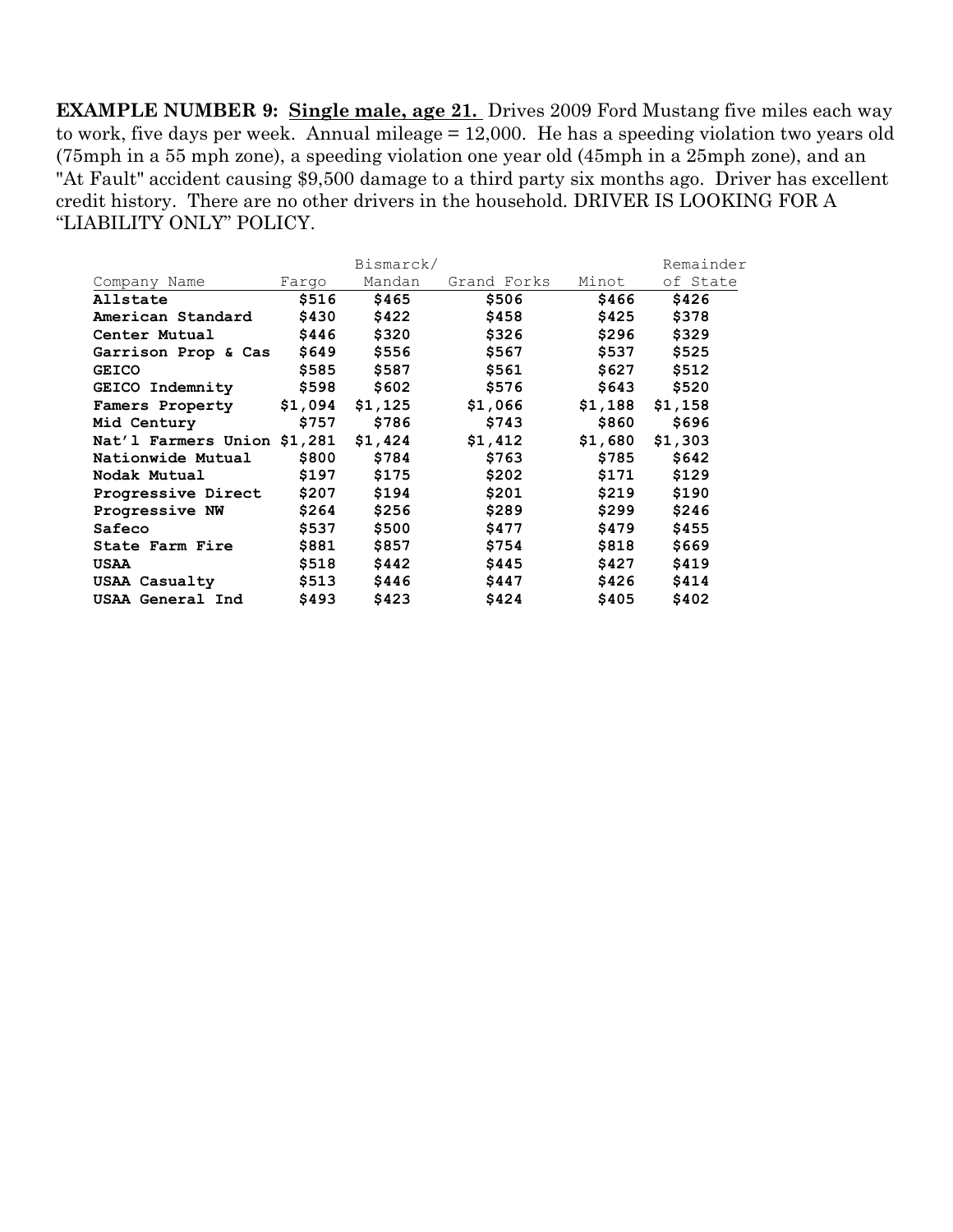**EXAMPLE NUMBER 10: Single male, age 40.** Drives 2013 Chevrolet Impala 10 miles each way to work, five days per week. Annual mileage = 15,000. Last month he was convicted of Driving Under the Influence (DUI). He needs to make an "SR-22" filing to get his license back. Driver has excellent credit history. There are no other drivers in the household. DRIVER IS LOOKING FOR A "LIABILITY ONLY" POLICY.

|                     |       | Remainder |             |       |          |
|---------------------|-------|-----------|-------------|-------|----------|
| Company Name        | Fargo | Mandan    | Grand Forks | Minot | of State |
| Allstate            | \$401 | \$366     | \$390       | \$361 | \$335    |
| American Standard   | \$265 | \$261     | \$281       | \$263 | \$237    |
| Center Mutual       | \$326 | \$223     | \$218       | \$218 | \$201    |
| Garrison Prop & Cas | \$330 | \$284     | \$289       | \$273 | \$269    |
| <b>GEICO</b>        | \$345 | \$347     | \$330       | \$368 | \$302    |
| Grinnell Select     | \$835 | \$706     | \$834       | \$798 | \$655    |
| Famers Property     | \$811 | \$840     | \$805       | \$884 | \$863    |
| Mid Century         | \$386 | \$406     | \$382       | \$439 | \$364    |
| Nat'l Farmers Union | \$261 | \$289     | \$290       | \$330 | \$286    |
| Nationwide Mutual   | \$402 | \$399     | \$390       | \$395 | \$347    |
| Nodak Mutual        | \$201 | \$177     | \$205       | \$174 | \$131    |
| Progressive Direct  | \$126 | \$119     | \$123       | \$131 | \$119    |
| Progressive NW      | \$104 | \$102     | \$113       | \$117 | \$100    |
| Safeco              | \$337 | \$314     | \$301       | \$302 | \$289    |
| USAA                | \$279 | \$239     | \$241       | \$230 | \$228    |
| USAA Casualty       | \$286 | \$249     | \$249       | \$237 | \$232    |
| USAA General Ind    | \$244 | \$210     | \$211       | \$201 | \$201    |

**EXAMPLE NUMBER 11: Single male, age 28.** Drives 2018 Ford Edge (VIN#: 2FMPK3K9XJ) and is a GIG driver for a TNC company. Annual mileage = 60,000. Clean driving record for 3 years and excellent credit history. There are no other drivers in household. DRIVER IS LOOKING FOR A "LIABILITY ONLY" POLICY.

|                      | Remainder |         |             |       |          |
|----------------------|-----------|---------|-------------|-------|----------|
| Company Name         | Fargo     | Mandan  | Grand Forks | Minot | of State |
| Allstate             | \$814     | \$1,026 | \$786       | \$791 | \$773    |
| American Standard    | \$195     | \$193   | \$201       | \$193 | \$182    |
| Garrison Prop & Cas  | \$172     | \$149   | \$152       | \$144 | \$142    |
| Famers Property      | \$309     | \$318   | \$301       | \$336 | \$325    |
| Mid Century          | \$176     | \$191   | \$180       | \$207 | \$170    |
| Progressive Direct   | \$120     | \$115   | \$117       | \$124 | \$114    |
| Progressive NW       | \$101     | \$99    | \$111       | \$113 | \$96     |
| Safeco               | \$208     | \$195   | \$186       | \$187 | \$179    |
| State Farm Fire      | \$191     | \$185   | \$163       | \$177 | \$145    |
| State Farm Mutual    | \$153     | \$149   | \$131       | \$142 | \$116    |
| USAA                 | \$144     | \$125   | \$126       | \$121 | \$119    |
| <b>USAA Casualty</b> | \$149     | \$131   | \$131       | \$125 | \$122    |
| USAA General Ind     | \$138     | \$120   | \$121       | \$115 | \$115    |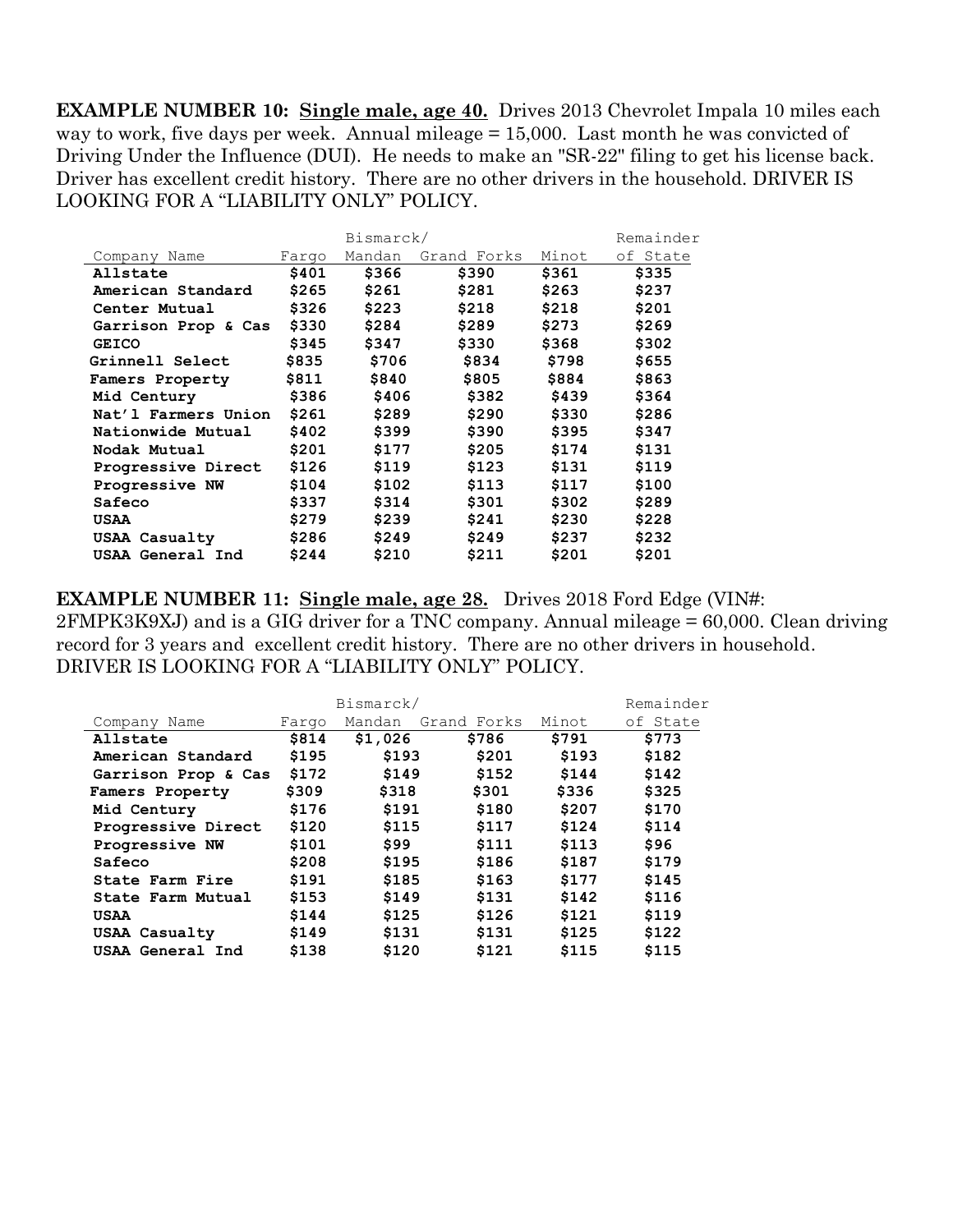**EXAMPLE NUMBER 12: Single female, age 35.** Drives 2016 Chevrolet Traverse (VIN#: 1GNKRGKD5G) and is a GIG driver but only deliveries food or other goods and does not take on passengers. Annual mileage = 40,000. Clean driving record for 3 years and excellent credit. DRIVER IS LOOKING FOR A "LIABILITY ONLY" POLICY.

|                     |       | Remainder |             |       |          |
|---------------------|-------|-----------|-------------|-------|----------|
| Company Name        | Farqo | Mandan    | Grand Forks | Minot | of State |
| Allstate            | \$649 | \$788     | \$628       | \$622 | \$605    |
| American Standard   | \$181 | \$179     | \$188       | \$180 | \$168    |
| Center Mutual       | \$259 | \$173     | \$161       | \$161 | \$171    |
| Garrison Prop & Cas | \$155 | \$134     | \$136       | \$129 | \$128    |
| Grinnell Select     | \$200 | \$170     | \$199       | \$192 | \$154    |
| Famers Property     | \$279 | \$289     | \$278       | \$303 | \$296    |
| Mid Century         | \$145 | \$157     | \$148       | \$170 | \$141    |
| Progressive Direct  | \$104 | \$98      | \$101       | \$106 | \$97     |
| Progressive NW      | \$89  | \$87      | \$97        | \$99  | \$83     |
| Safeco              | \$213 | \$199     | \$191       | \$192 | \$184    |
| State Farm Fire     | \$170 | \$165     | \$145       | \$158 | \$129    |
| State Farm Mutual   | \$137 | \$133     | \$117       | \$127 | \$104    |
| USAA                | \$130 | \$113     | \$114       | \$108 | \$108    |
| USAA Casualty       | \$138 | \$121     | \$121       | \$115 | \$114    |
| USAA General Ind    | \$134 | \$117     | \$117       | \$111 | \$113    |